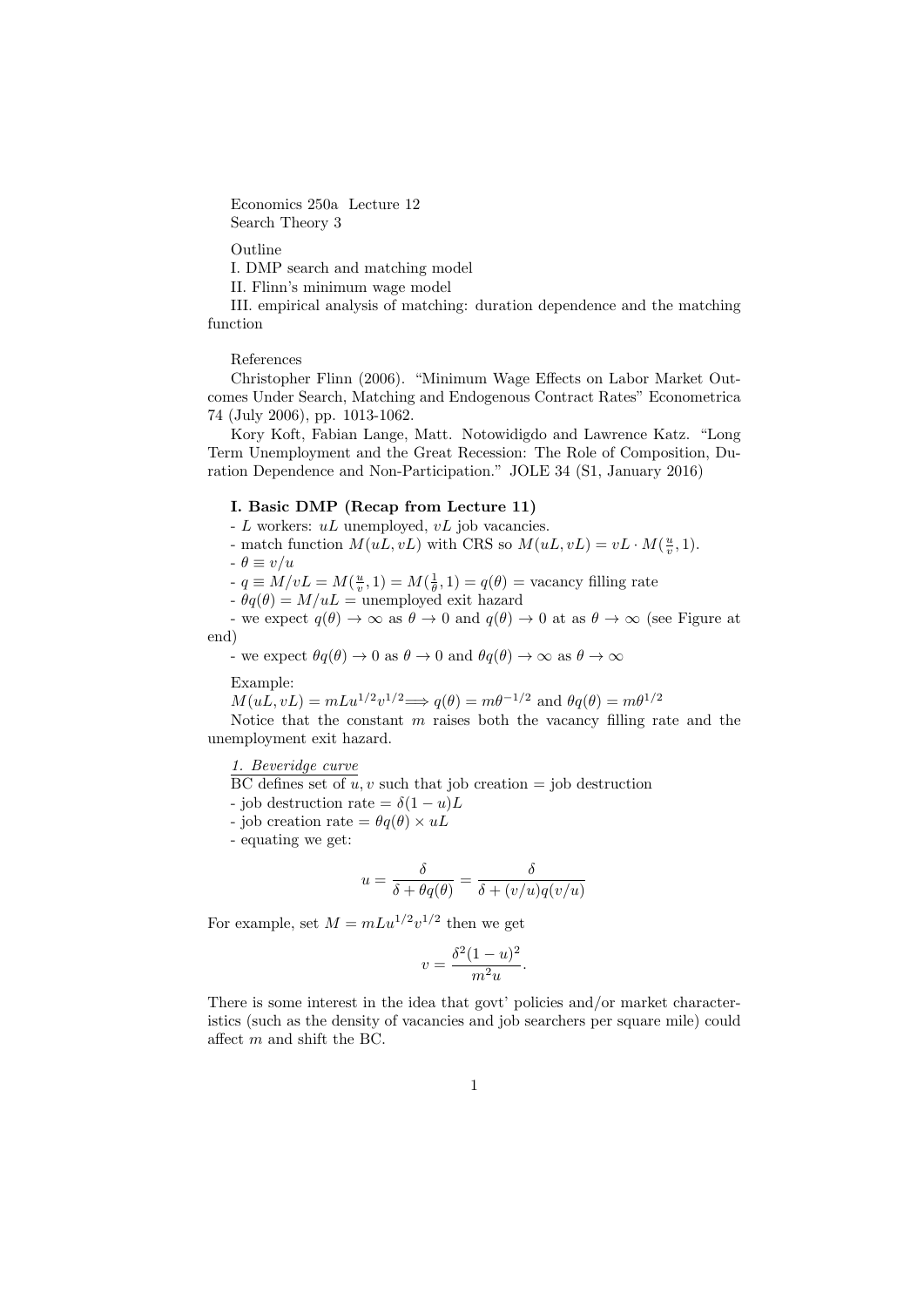2. Vacancy creation

Vacancy creation depends on the wage  $w$  and on the ease of filling jobs, which is given by  $q(\theta)$ . The wage, in turn, depends on the size of the match surplus when a job is created (which will depend on  $\theta$ ) and on the share received by workers. So we are going to have 2 equations in  $(w, \theta)$ : one from the vacancy creation side, and the other that is from the wage-determination side, allowing us to express everything in terms of an equilibrium level of  $\theta$ . Then in  $(u, v)$ space there will be a positively sloped line:  $v = \theta^* u$  that intersects the BC at the equilibrium level of tightness .

- 2a. Vacancy creation conditional on wages
- $V =$  value of unfilled vacancy
- $J =$  value of a filled vacancy (i.e., a job) to firms

$$
rV = -c + q(\theta)(J - V)
$$

assuming  $V = 0$  we get:

 $J = c/q(\theta) = \text{cost per period } \times \text{expected time to fill}$ 

What is J? With output p, wage w, and job destruction rate  $\delta$ , interest rate r we get:

$$
J = \frac{p-w}{r+\delta}
$$

so in equilibrium we must have

$$
w = p - (r + \delta)c/q(\theta) \quad (a)
$$

#### 2b. Wages conditional on tightness

Finally we have to determine how wages are set, once a match is formed. Note that wages do not affect the job creation rate, so the game here is to figure out how tighter labor market raises  $w$ , which we can use in combination with equation (a) to find the equilibrium  $\theta$  from the vacancy creation side.

A representative worker has value of unemployment U and value  $W(w)$  of job with wage  $w$ :

$$
rU = b + \theta q(\theta)(W(w) - U)
$$
  

$$
rW(w) = w + \delta(U - W(w)).
$$

The second equation implies:

$$
W(w) = \frac{w}{r+\delta} + \frac{\delta}{r+\delta}U
$$

Using this plus the equation for  $rU$  we get:

$$
rU = \frac{(r+\delta)}{r+\delta + \theta q(\theta)} b + \frac{\theta q(\theta)}{r+\delta + \theta q(\theta)} w (\ast)
$$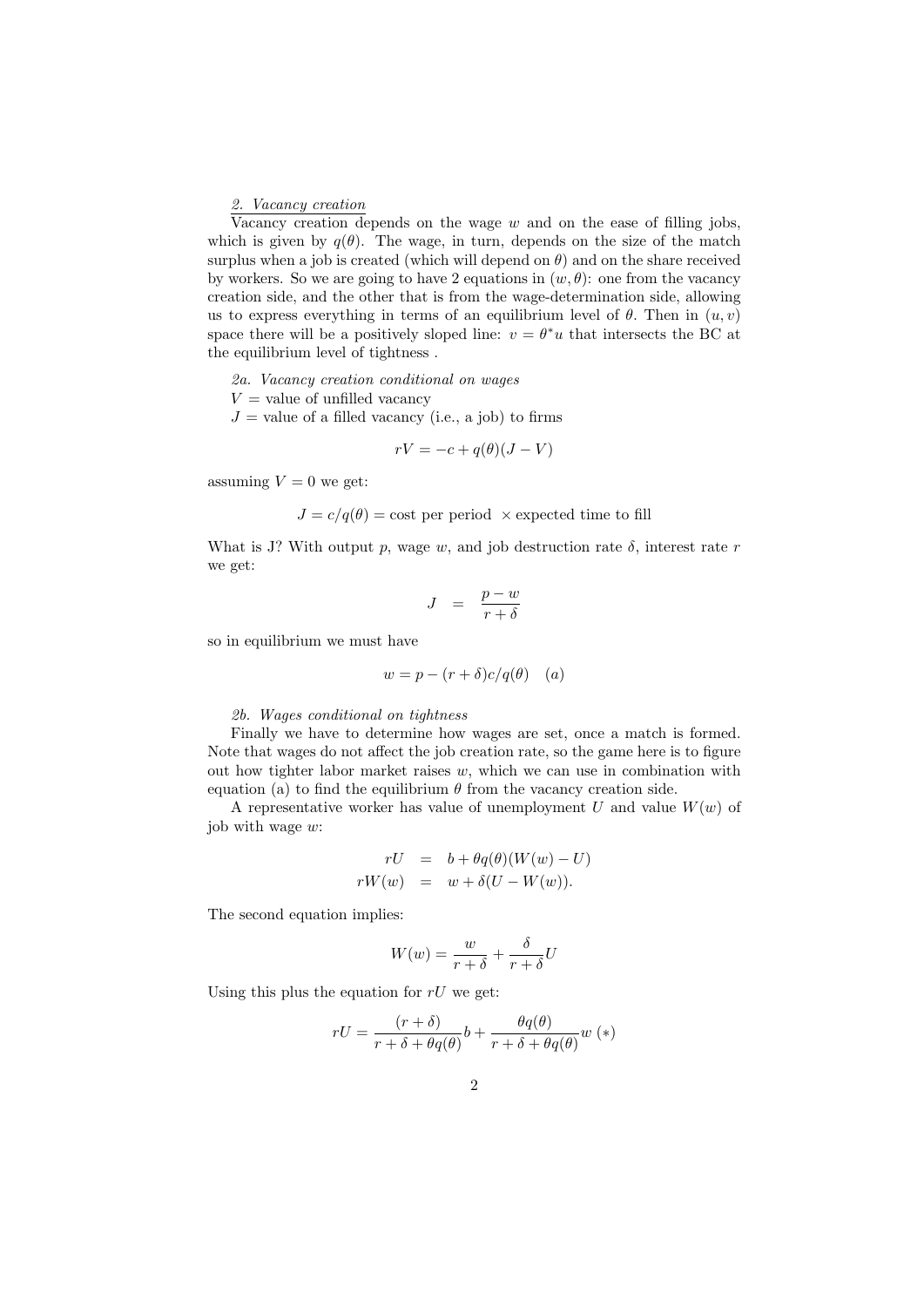which is a weighted average of  $b$  and  $w$ . Notice that the weight on  $w$  is larger when  $\theta q(\theta)$  = hazard rate to a new job is higher. Finally, the gain to a worker of having a job versus being unemployed is  $W(w) - U$  and using the expression  $W(w) = \frac{w}{r+\delta} + \frac{\delta}{r+\delta}U$  we get:

$$
W(w) - U = \frac{w - rU}{r + \delta}
$$

Now when the worker and the firm "match" the total surplus created (holding constant  $U$ ) is

$$
S = W(w) - U + J
$$
  
= 
$$
\frac{w - rU}{r + \delta} + \frac{p - w}{r + \delta}
$$
  
= 
$$
\frac{p - rU}{r + \delta}
$$

which does not depend on  $w$ . Nash bargaining gives:

$$
w = argmax_w(\frac{w - rU}{r + \delta})^{\beta} (\frac{p - w}{r + \delta})^{1 - \beta}
$$

the solution is

$$
w = rU + \beta(p - rU)
$$
  
= 
$$
(1 - \beta)rU + \beta p
$$

Note that the negotiated wage is higher when the worker has a better "fallback option", rU.

Now notice that  $rU$  is endogenous, and actually depends on w. In equilibrium we have to use equation (\*) above (which expresses  $rU$  in terms of w) and the wage determination equation to get w in terms of  $\theta$ . We get:

$$
w = \frac{(1 - \beta)(r + \delta)}{r + \delta + \beta \theta q(\theta)} b + \frac{\beta(r + \delta) + \beta \theta q(\theta)}{r + \delta + \beta \theta q(\theta)} p
$$
 (b)

Equation (b) says that the wage is a weighted average of  $b$  and  $p$ , with weights that depend on  $\theta$ :

$$
w = (1 - A(\theta))b + A(\theta)p
$$
  

$$
A(\theta) = \frac{\beta(r+\delta) + \beta\theta q(\theta)}{r+\delta + \beta\theta q(\theta)}
$$

The weight  $A(\theta)$  equals  $\beta$  when  $\theta q(\theta) = 0$  (the weakest possible labor market), and equals 1 when  $\theta q(\theta) \rightarrow \infty$  (the best possible labor market).

Now we have 2 equations in  $\theta$  and  $w$ , (a) and (b), that we can combine to summarize the "demand side" of the labor market. Collecting the equations we have:

$$
w = p - (r + \delta)c/q(\theta) \qquad (a)
$$
  

$$
w = (1 - A(\theta))b + A(\theta)p \qquad (b)
$$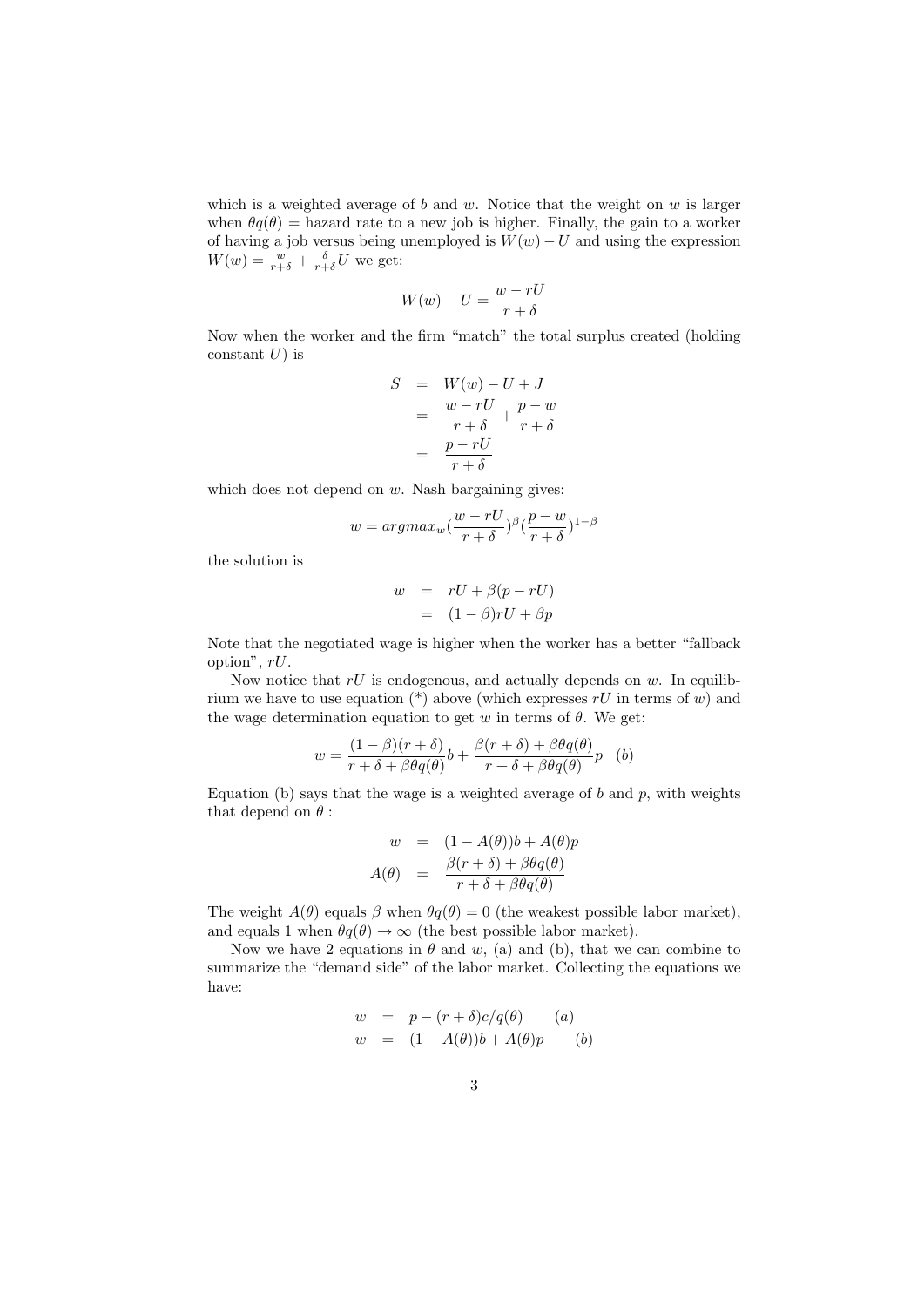Notice that  $\theta \to 0$ ,  $q(\theta) \to \infty$  and equation (a) has  $w = p$ . Higher values of θ lower the right hand side of (a), since q(θ) is decreasing in θ. On the other hand, as  $\theta \to 0$ ,  $\theta q(\theta) \to 0$  and equation (b) has  $w = b$ . Higher values of  $\theta$  raise the right hand side of (b), since  $A(\theta)$  is increasing in  $\theta$ , eventually getting to  $w = p$ . So the two equations have to cross at some intermediate value of  $\theta$  with some wage between  $b$  and  $p$ . See figure at the end of the lecture. The solution satisfies:

$$
G(\theta) \equiv \frac{q(\theta)}{r + \delta + \beta \theta q(\theta)} = \frac{c}{(p - b)(1 - \beta)}
$$

The function  $G(\theta)$  is decreasing in  $\theta$ . If we call the solution  $\theta^*(p, b, c, \beta, r, \delta)$  it's clear that lower values of c and higher values of  $p - b$  lead to higher equilibrium values for  $\theta^*$ . See the figure at the end of the lectures.

## 3. Combing BC and Vacancy creation

To use an S-M model to think about the equilibrium levels of frictional  $u$ and  $v$  in the market, we simply plot the Beveridge curve and the line points  $v = \theta^* u$ . Any shift in  $\theta^*$  rotates the v-creation curve.

### II. Flinn's search-matching model with a minimum wage

Flinn presents a search-matching model to model the effect of the minimum wage. The model introduces a couple of things relative to the basic S-M model. First, there is an idiosyncratic "match effect" for each potential worker-firm match, so with rent-splitting the wage varies across jobs reflecting a fraction of this match, and not all matches lead to a job. Second, with the match effect there is room for a minimum wage to cause a spike in the bargained wage. An obstacle for reading Flinn's paper is that he uses very different notation than other authors in the literature. Nevertheless, the building blocks are similar to those in the basic S-M model. Here I will use Flinn's notation and try to point out how it maps to the standard notation.

### Notation:

 $-\theta$  = productivity of the match, d.f.  $G(\theta)$ ; otherwise all workers and firms homogenous

 $-\rho =$  discount rate (what everyone else calls r)

 $-\eta =$  job destruction rate (what everyone else calls  $\delta$ )

 $-b =$  flow utility while searching

 $-\lambda =$  arrival rate of offers – (this is  $\theta q(\theta)$  in standard S-M notation)

- as in the basic S-M model there is no on the job search.

### Basic Setup with no minimum wage:

-firm's flow profit if employing a worker with match  $\theta$  at wage w is  $\theta - w$ . So value function for a match with productivity  $\theta$  is

$$
J = \frac{\theta - w}{\rho + \eta}
$$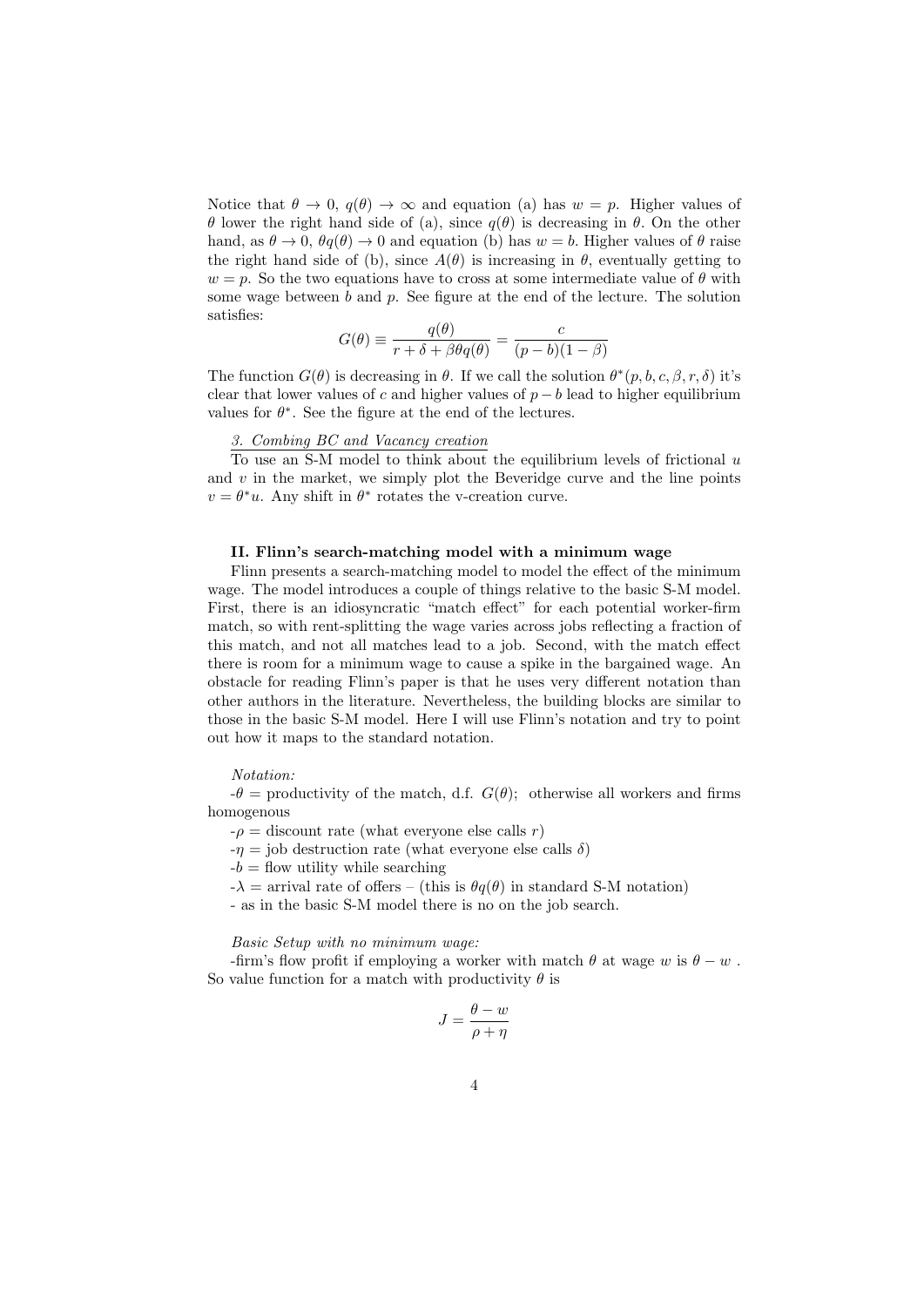as in the standard model. But now some jobs are more valuable to firms than others.

- value functions for worker  $V_n, V_e(w)$  if searching or employed at wage w
- reservation wage  $w^*$  will satisfy  $V_n = V_e(w^*)$
- Bellman equations for a worker:

$$
\rho V_n = b + \lambda \int_{w^*} (V_e(w) - V_n) f(w) dw
$$
  

$$
(\rho + \eta) V_e(w) = w + \eta V_n
$$

where  $f(w)$  is the density of wages. Some manipulation establishes:

$$
\rho V_n = w^*
$$
  

$$
V_e(w) - V_n = \frac{w}{\rho + \eta} - \frac{\rho}{\rho + \eta} V_n = \frac{w - \rho V_n}{\rho + \eta}
$$

Notice that the value to the worker of a job paying  $w$  relative to remaining unemployed is same as in the basic S-M model above.

### Wage Determination.

When a searching worker meets a firm and the value of the match is  $\theta$ , they conduct Nash bargaining, leading to a wage that maximizes:

$$
\Omega(w) = (V_e(w) - V_n)^{\alpha} \left(\frac{\theta - w}{\rho + \eta}\right)^{1 - \alpha}
$$

$$
= \left(\frac{w - \rho V_n}{\rho + \eta}\right)^{\alpha} \left(\frac{\theta - w}{\rho + \eta}\right)^{1 - \alpha}
$$

which leads to rent-split with worker share  $\alpha$  :

$$
w = \rho V_n + \alpha (\theta - \rho V_n)
$$
  
=  $(1 - \alpha)\rho V_n + \alpha \theta.$ 

Now from the relations above:

$$
V_e(w) - V_n = \frac{w - \rho V_n}{\rho + \eta} = \frac{\alpha(\theta - \rho V_n)}{\rho + \eta}.
$$

Finally we can rewrite the expression for  $\rho V_n$ :

$$
\rho V_n = b + \lambda \int_{w^*} (V_e(w) - V_n) f(w) dw
$$
  
=  $b + \lambda \int_{\theta^*} \frac{\alpha(\theta - \rho V_n)}{\rho + \eta} dG(\theta)$   
=  $b + \frac{\lambda \alpha}{\rho + \eta} \int_{\rho V_n} (\theta - \rho V_n) dG(\theta)$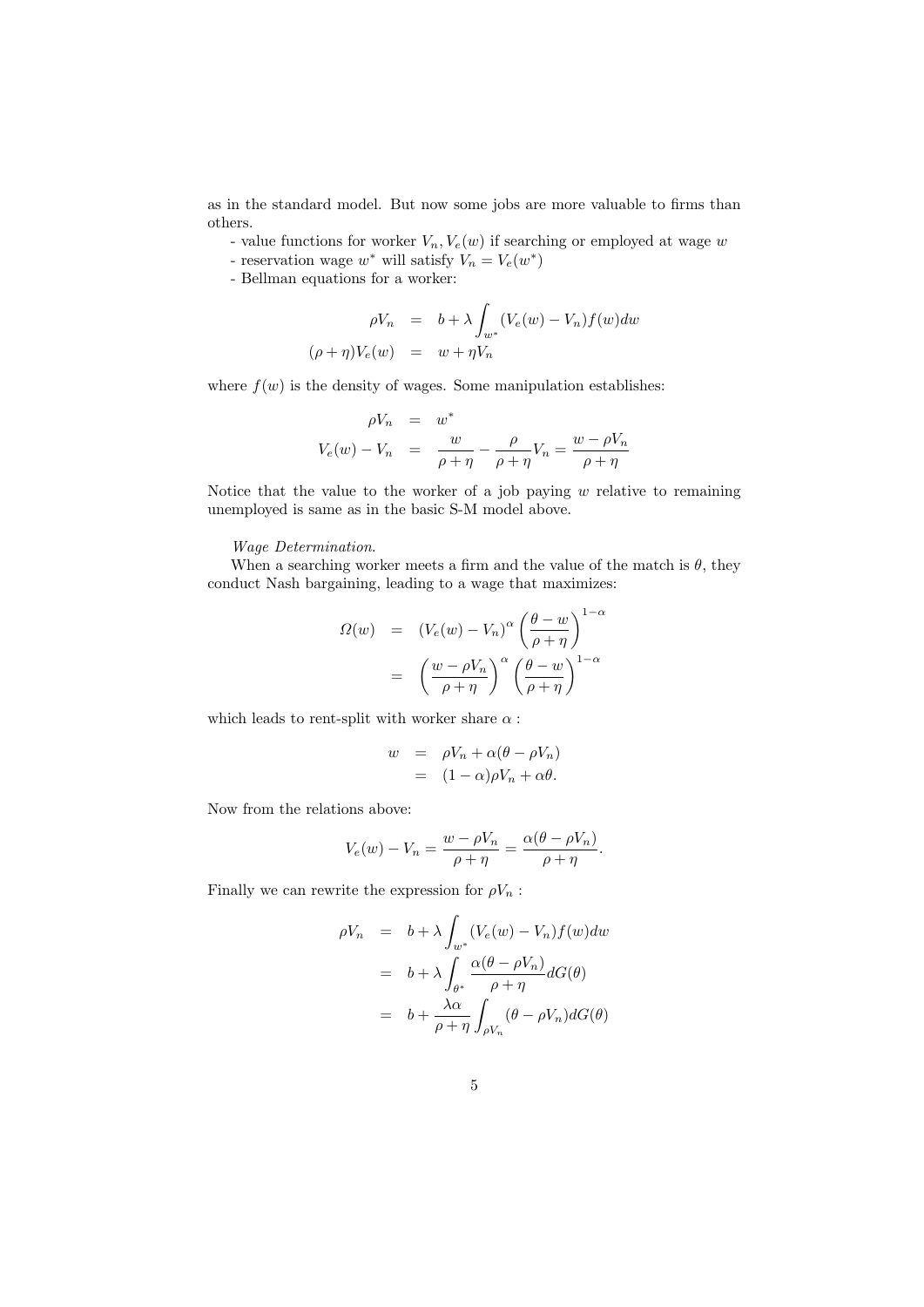which can be solved for  $\rho V_n$ , given  $b, \lambda, \alpha, \rho, \eta$  and  $G(\theta)$ . Notice that  $\rho V_n$  will be higher when b is higher, when  $\alpha$  is higher, and when  $\lambda$  is higher. So in particular the value of being unemployed is higher when when the arrival rate is higher.

### Adding a minimum wage

With a minimum wage m the worker's value of search is  $V_n(m)$ , which we will have to solve for. As before assume wages are determined by a rent-splitting wage process. Then ignoring the minimum wage, the wage when the value of the match is  $\theta$  would be:

$$
w = \alpha \theta + (1 - \alpha) \rho V_n(m).
$$

Define  $\hat{\theta}$  as the value such that

$$
m = \alpha \widehat{\theta} + (1 - \alpha) \rho V_n(m)
$$

For  $\theta > \hat{\theta}$  the minimum wage is not a problem. But for a range of lower values the minimum is binding. Assuming  $\hat{\theta} > m$  there is a range of  $\theta' s$  that are efficient (i.e., have match value at least as big as the minimum) but under the ordinary wage model would be paid less than the minimum. Flinn assumes these matches are consumated and the wage is set to  $m$ , generating a spike at the minimum wage. This is a nice idea and gives a simple explanation for the spike in wages at the minimum wage. (See figure at end of lectures). Notice that the fraction of workers at the spike is the fraction of matches with  $\theta \in [m, \theta]$ . The width of this interval is:

$$
\widehat{\theta} - m = \frac{(1 - \alpha)}{\alpha} (m - \rho V_n(m))
$$

which is bigger, the larger is firm's bargaining power and larger is the gap  $m - \rho V_n(m)$ .

The value of unemployment is now:

$$
\rho V_n(m) = b + \frac{\lambda}{\rho + \eta} \int_m^{\widehat{\theta}} (m - \rho V_n(m)) dG(\theta) + \frac{\lambda \alpha}{\rho + \eta} \int_{\widehat{\theta}} (\theta - \rho V_n(m)) dG(\theta)
$$
\n(1)

Notice that given a value for  $\lambda$  and m (and the other parameters  $\alpha$ ,  $\rho$ ,  $\eta$  and the d.f. G) this equation can be solved for  $\rho V_n(m)$ , and as in the case with no min. wage,  $\rho V_n(m)$  will be higher when  $\lambda$  is higher.

The presence of the minimum wage creates a wedge between  $V_n(m)$  and  $V_e(m)$ . The lowest-wage job is now more valuable than unemployment (whereas in a standard model the job that is just acceptable has the same value as continuing to search). This is an interesting feature of the model to think about.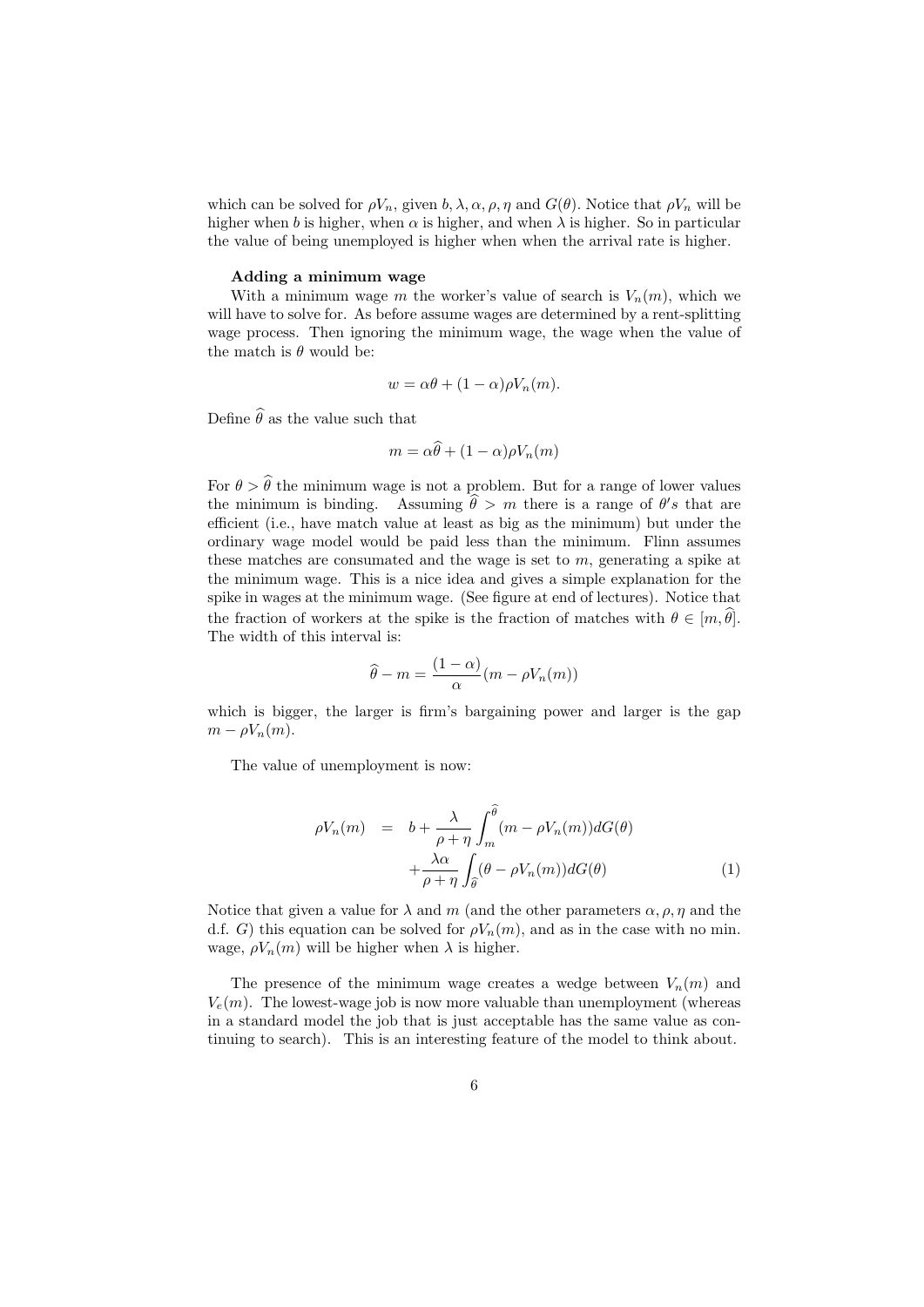### Equilibrium

The final step it to endogenize  $\lambda$ . This will be done, as in the standard S-M model, by looking at firm's vacancy creation decisions, and combining this with a Beveridge type relation.

We have some additional notation and assumptions:

- participation equation:  $Q(\rho V_n)$  – people decide to enter labor force based on  $\rho V_n$ 

 $-\ell$  = fraction of workers who participate (either work or search)

 $\ell = Q(\rho V_n(m))$ 

The participation margin makes the minimum wage "interesting" because a higher value of  $m$  will cause more workers to enter the labor market, and can actually lead to more employment in the economy.

 $-\tilde{u} =$  total number (mass) of unemployed

 $-v =$  total number (mass) of vacancies

 $-k = \tilde{u}/v =$  ratio of searchers to job openings (note that  $k = 1/\theta$  using the standard notation)

 $-m(\tilde{u}, v) =$  matching function = flow rate of matches. Standard c.r.s. assumption on  $m(.)$ :

$$
m(\widetilde{u}, v) = vq(\widetilde{u}/v) = vq(k)
$$

for some increasing function  $q(.)$ . With this assumption we get the arrival rate of offers (to workers) is:

$$
\lambda = \frac{m(\widetilde{u}, v)}{\widetilde{u}} = \frac{q(k)}{k} \ (= \theta \mathbf{q}(\theta) \text{ in usual notation})
$$

and the job filling rate is:

$$
\frac{m(\widetilde{u},v)}{v} = q(k).
$$

What determines  $v$ ? As in the simple S-M model this comes from the vacancy creation decision. Assume firms can create a vacancy for cost c. The expected value of a vacancy is

$$
\rho V_v = -c + q(k)(1 - G(m))(J - V_v)
$$

where  $J =$  the expected profits of a consumated match. If we assume  $V_v = 0$ (vacancies are created until the net profit is 0), we get

$$
c = q(k)(1 - G(m))J
$$
  
\n
$$
\Rightarrow \frac{1}{v} = \tilde{u}q^{-1}\left(\frac{c}{J(1 - G(m))}\right).
$$
 (2)

Note that equation (3) is the same as we had in the basic S-M model, except we have to allow for truncation of low-productivity offers. For a given amount of unemployment and values for  $c$  and  $J$  this gives the amount of vacancies created.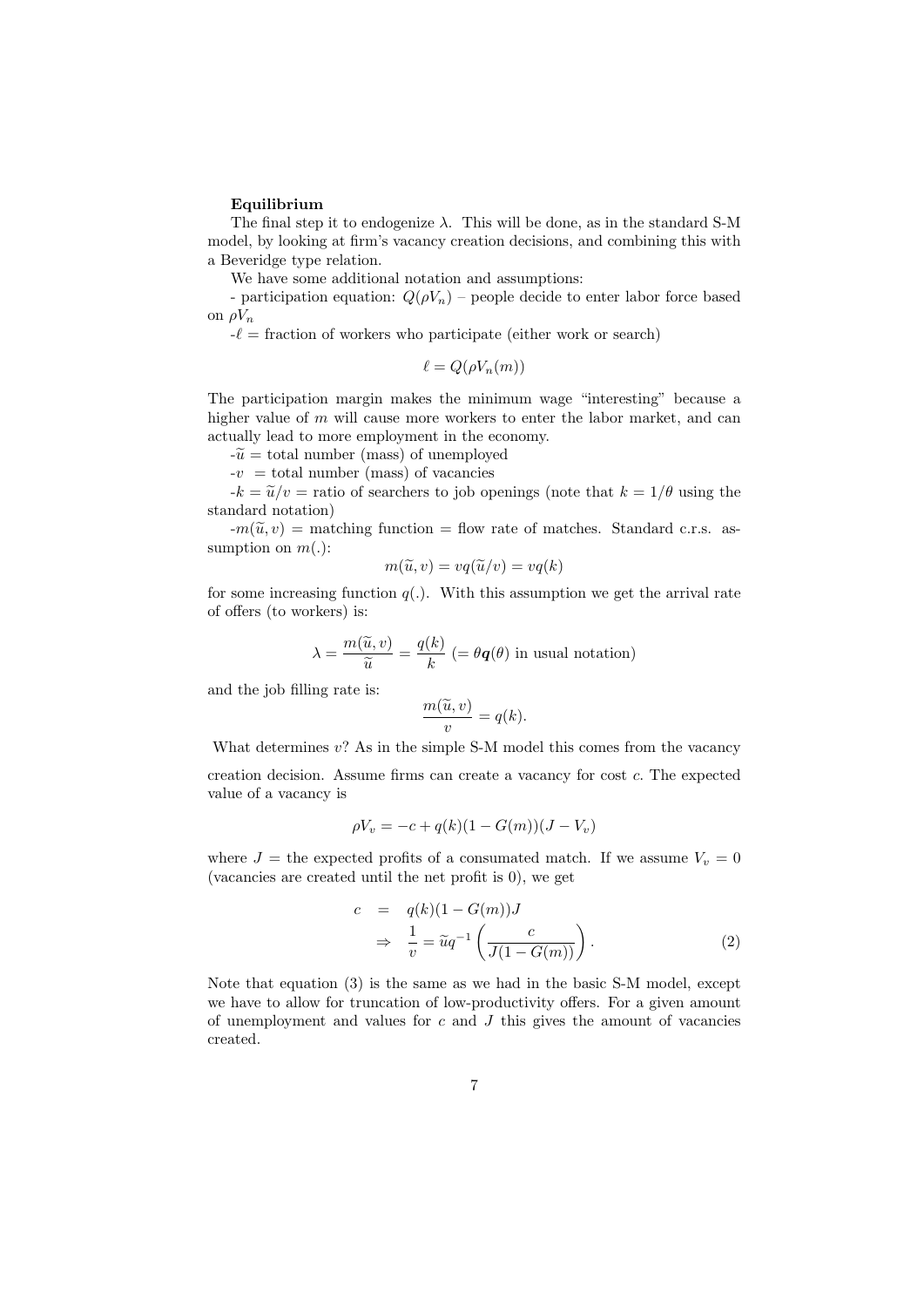What is  $J$ ? For any given match the firm's expected discounted profit is  $J(\theta)$ , where

$$
(\rho + \eta)J(\theta) = (\theta - w(\theta)) + \eta V_v.
$$

With  $V_v = 0$ , we get

$$
J(\theta) = \frac{\theta - w(\theta)}{\rho + \eta}
$$
  
=  $\frac{\theta - m}{\rho + \eta}$  if  $\theta \le \hat{\theta}$   
=  $(1 - \alpha) \frac{(\theta - \rho V_n(m))}{\rho + \eta}$  if  $\theta > \hat{\theta}$ 

which generalizes the expression from the basic S-M model. Thus

$$
J = E[J(\theta)|\theta \ge m].
$$
\n(3)

Given m and  $\rho V_n(m)$  we can find J. This will be lower when  $V_n(m)$  is higher because workers get a higher wage when their fallback option is higher.

Finally, what is  $\tilde{u}$ ? Recall that in a model where U unemployed people have a job finding rate of f and  $E = L - U$  employed people have a job-losing rate of s that in steady state  $s(L-U) = Uf$ , implying that the steady state unemployment rate is  $u = U/L = f/(f + s)$ . In this model the job loss rate is  $\eta$ and the job finding rate is  $\lambda(1-G(m)) = \frac{q(k)}{k}(1-G(m))$ . So the unemployment rate is

$$
u = \frac{\eta}{\eta + \frac{q(k)}{k}(1 - G(m))}.
$$

Again, this generalizes the expression in the standard S-M model to allow for low-productivity matches. If the size of the labor force is  $\ell$  then

$$
\widetilde{u} = u\ell = \frac{\eta}{\eta + \frac{q(k)}{k}(1 - G(m))} Q(\rho V_n(m)) \tag{4}
$$

This equation is the "generalized Beveridge curve".

So now we are ready to discuss the equilibrium. The primitives are

$$
\rho, b, \eta, \alpha, G(.), Q(.), q(.), c, m
$$

The endogenous variables are

$$
\ell, u, v, \rho V_n(m)
$$

Flinn notes that there is a simple recursive algorithm:

- 1. choose a value for  $\lambda$
- 2. using equation 1 (above) solve for  $\rho V_n(m)$
- 3. given  $\rho V_n(m)$  find  $\ell = Q(x)$ , and also solve for J using (3).
- 4. using equation 4 (above) solve for  $\tilde{u}$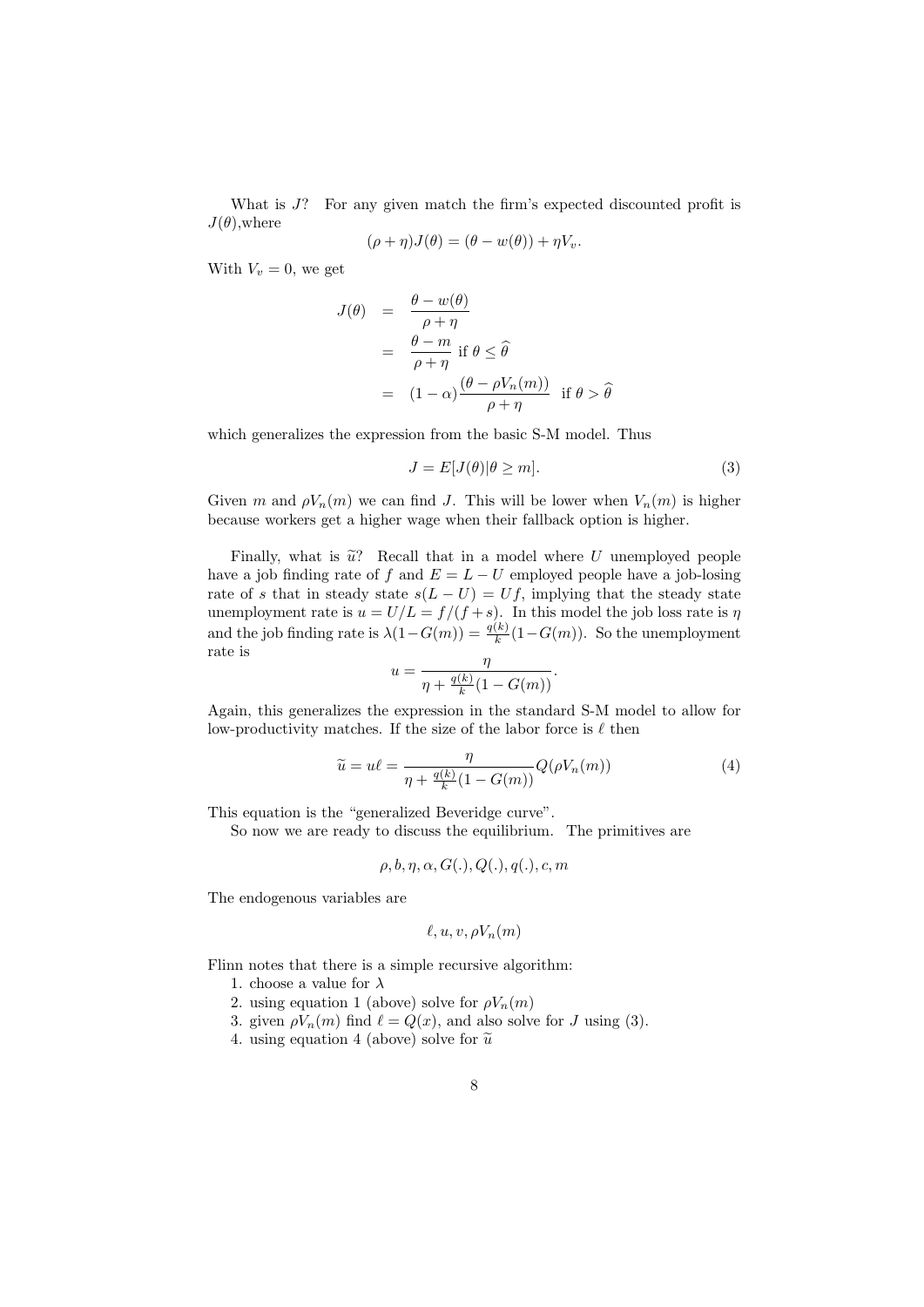- 5. using equation 2 (above) solve for v
- 6. this generates a new value of  $\lambda = q(\frac{\tilde{u}}{v})/(\frac{\tilde{u}}{v})$ .

### III. KLNK

KLNK is an example of a recent paper that uses matching function ideas to think about observed patterns of unemployment. The motivating question is how to explain the apparent outward shift in the US Beveridge curve after 2008 (see figure at end of notes), and the rise in long term unemployment.

Their basic hypothesis is that people who have been unemployed for longer are less likely to be hired: so they introduce a term that multiplies the "matches per searcher" function coming from a standard S-M model, reflecting the hiring probability for a searcher who has been unemployed with duration d. They also allow non-participants to search too, effectively "clogging up" the labor market for the unemployed.

Notation and Setup

 $\overline{u}$ .

-  $P_t$ ,  $E_t$ ,  $U_t$ ,  $N_t = #$  of population, employed, unemployed, non-participants -  $e_t = E_t/P_t$ ,  $n_t = N_t/P_t$ ,  $u_t = U_t/P_t$  note non-standard but useful defn of

- $\lambda_t^{ij}$  = monthly transition rate from state *i* to state *j* e.g,  $\lambda_t^{EU}, \lambda_t^{EN}, \dots$
- $V_t = \text{\#vacancies (from JOLTS)}$
- matching function  $M(U + sN, V) = m_0(U + sN)^{\alpha}V^{1-\alpha}$
- $x_t = \frac{V_t}{U_t + s N_t} =$  tightness in period t

- baseline
$$
\lambda_t^{UE} = \frac{U_t}{U_t + sN_t} \times \frac{m_0(U_t + sN_t)^{\alpha} V_t^{1-\alpha}}{U_t} = m_0 x_t^{1-\alpha}
$$
  
-  $\lambda_t^{NE} = \frac{sN_t}{U_t + sN_t} \times \frac{m_0(U_t + sN_t)^{\alpha} V_t^{1-\alpha}}{N_t} = sm_0 x_t^{1-\alpha}$ 

The key assumption generating duration dependence is that the rate of moving from  $U$  to  $E$  for a searcher who has been unemployed  $d$  periods is:

$$
\lambda_t^{UE}(x_t, d) = A(d)m_0 x_t^{1-\alpha}
$$

where  $A(d) = (1 - a_1 - a_2) + a_1 exp(-b_1 d) + a_2 exp(-b_2 d)$ . This functional form is consistent with 2 groups of people in the pool with different rates of decay of their exit rates. KLNK use CPS data which do not ask  $N's$  how long they have been out of work, so they do not allow duration dependence in the job-finding rate of  $N's$ .

### Calibration and Simultion (see paper for more details)

1. They estimate  $\lambda_t^{UN}, \lambda_t^{UE}, \lambda_t^{EN}, \lambda_t^{EU}, \lambda_t^{NE}, \lambda_t^{NU}, V_t, U_t, N_t$  and the distribution of d at each t, which they call  $\Theta_t$ . These are all estimated from CPS data.

2. They estimate the function  $A(d)$  using data on relative rates of job-finding for people with different  $d's$  using 2002-2007 data. See figure 7 at end of notes.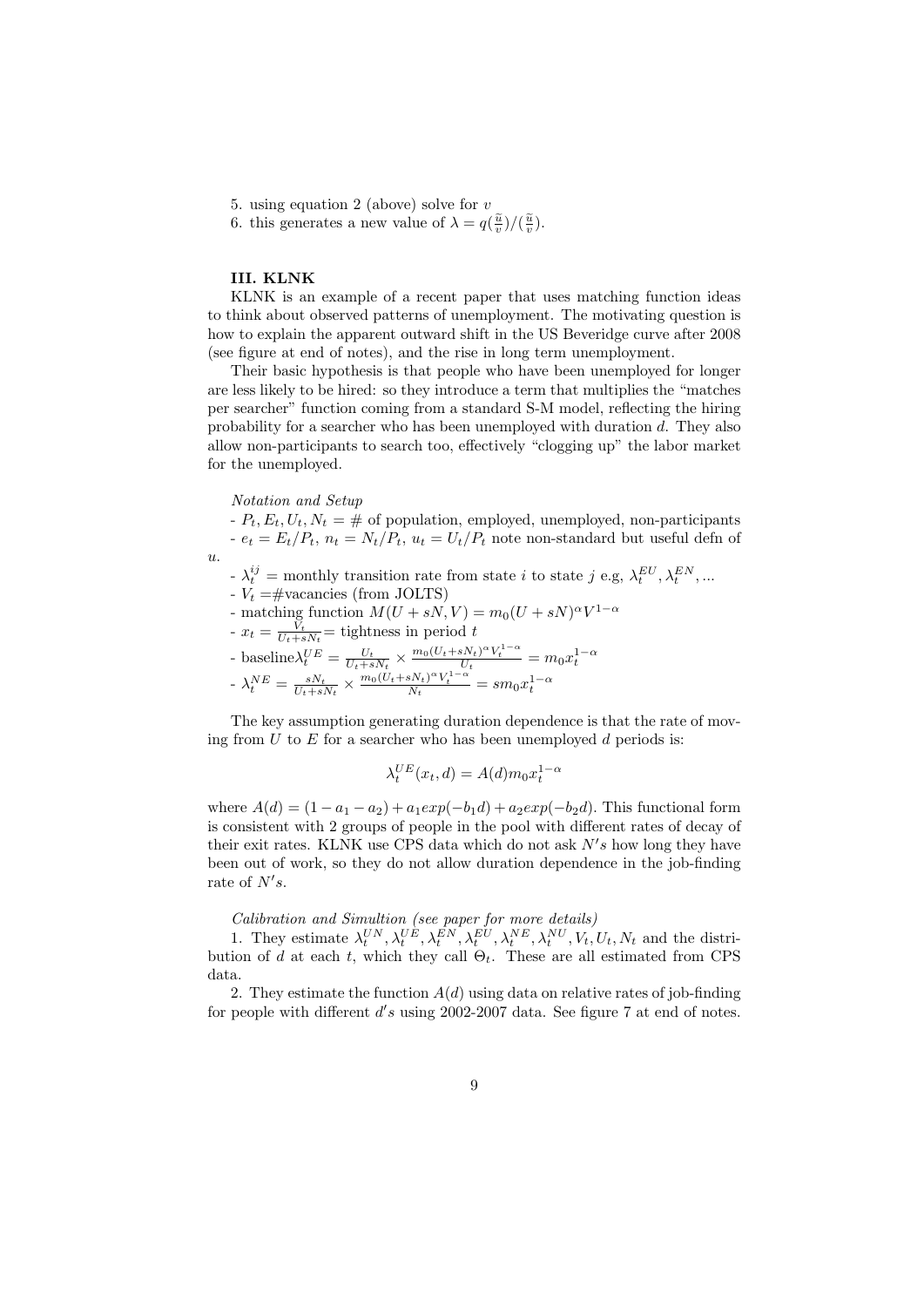3. They estimate  $m_0, s, \alpha$  using data on UE and NE transition rates from 2002-2007 (and the distributions of d in each month, together with  $\hat{A}(d)$ . They get:

$$
\begin{array}{rcl}\n\alpha & = & 0.753 \\
m_0 & = & 0.435 \\
s & = & 0.218\n\end{array}
$$

Notice that  $\alpha$  is a lot bigger than 0.5. Also s is small but non-zero, confirming that the  $N's$  exert some pressure on the labor market.

4. Then using the *actual* vacancies  $V_t$  and *actual* transitions  $\lambda_t^{UN}, \lambda_t^{NU}, \lambda_t^{EN}, \lambda_t^{EU}$  but model-based (i.e., estimated) transitions  $\lambda_t^{UE}, \lambda_t^{NE}$  they simulate the evolution of the labor market from 2008 to 2013. The goal here is to see how much of the fall in "job creation" rates can be explained by the rise in the mean duration of joblessness among searchers following the huge shocks in  $\lambda_t^{EN}, \lambda_t^{EU}$  that occured at the start of the Great Recession.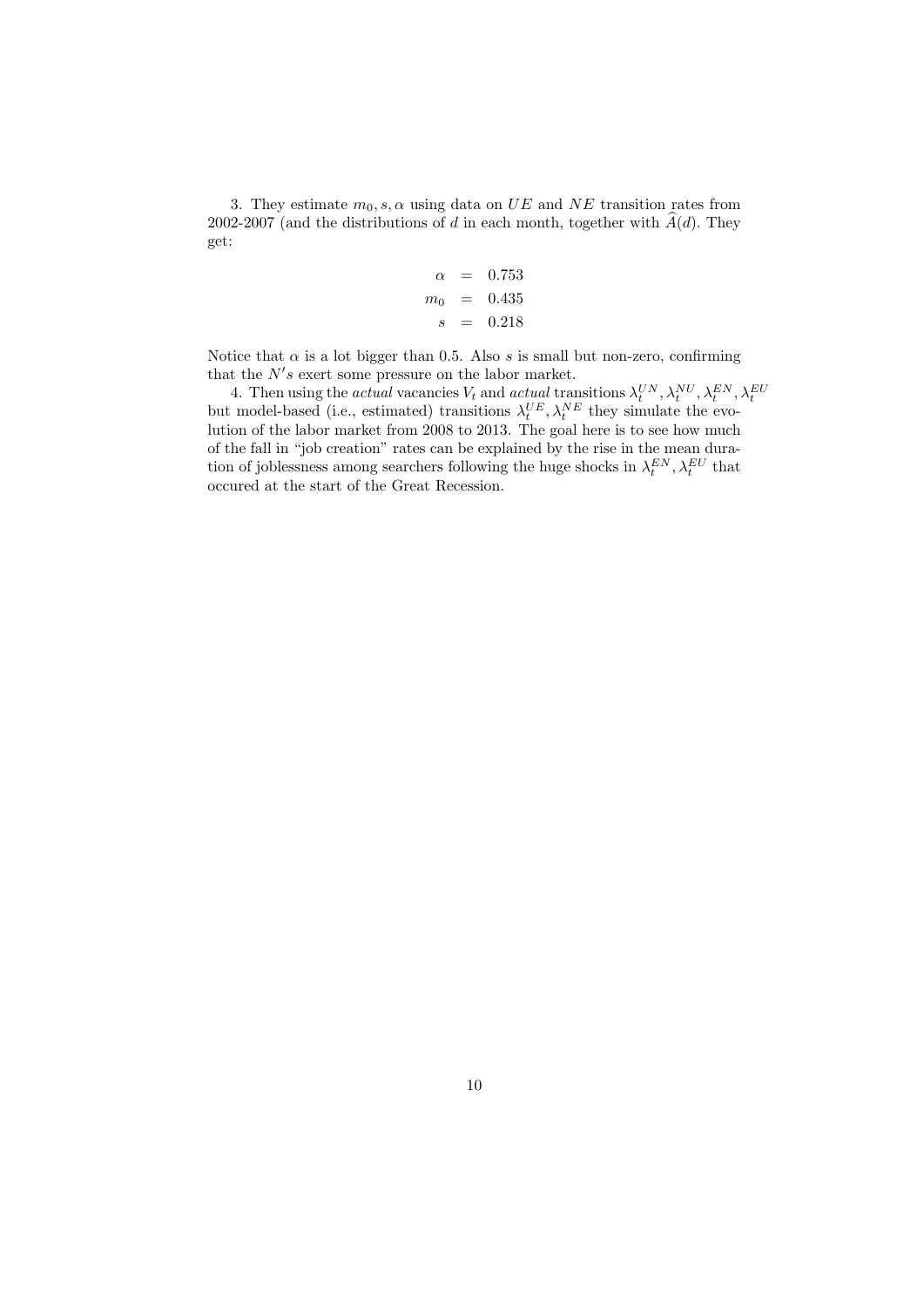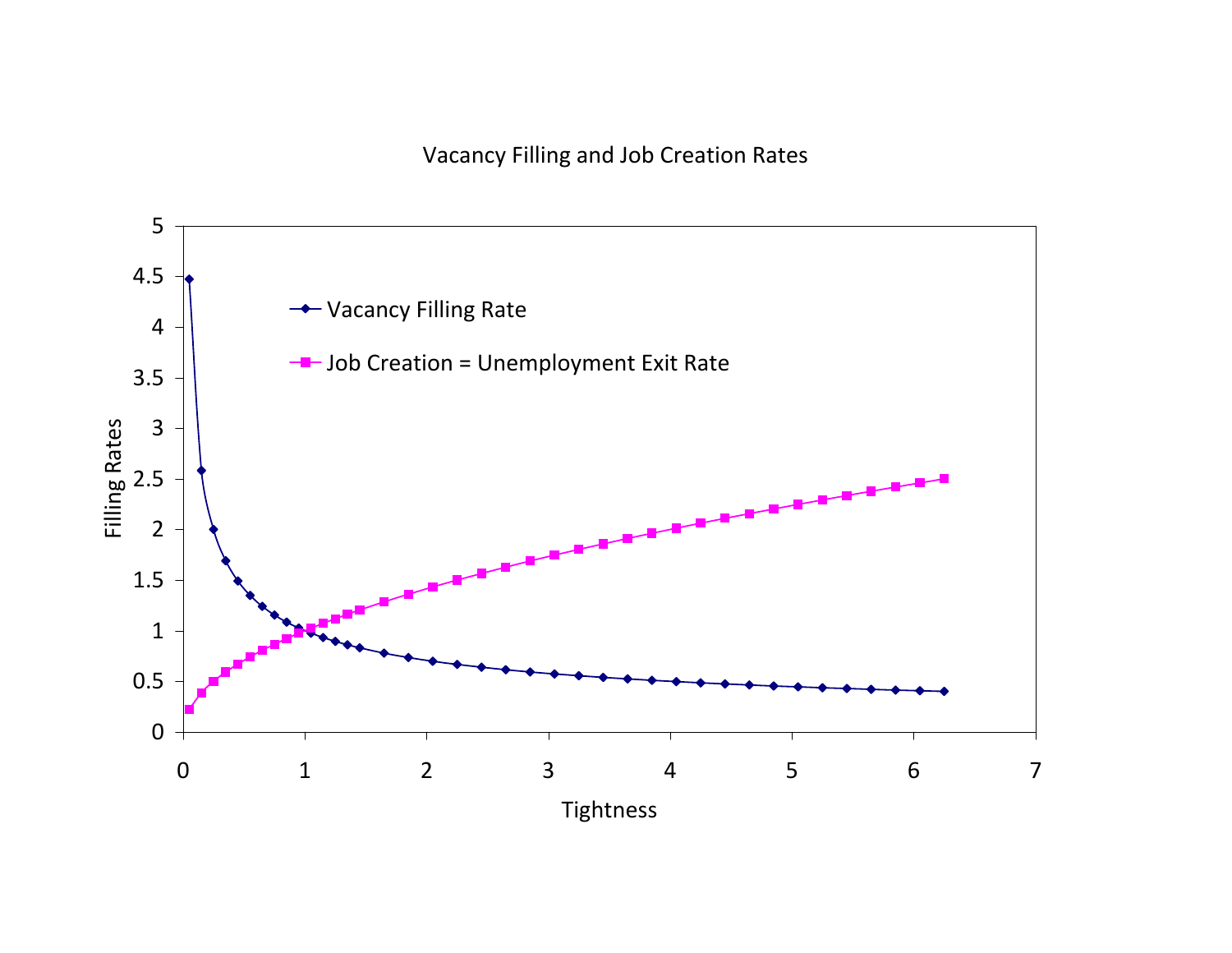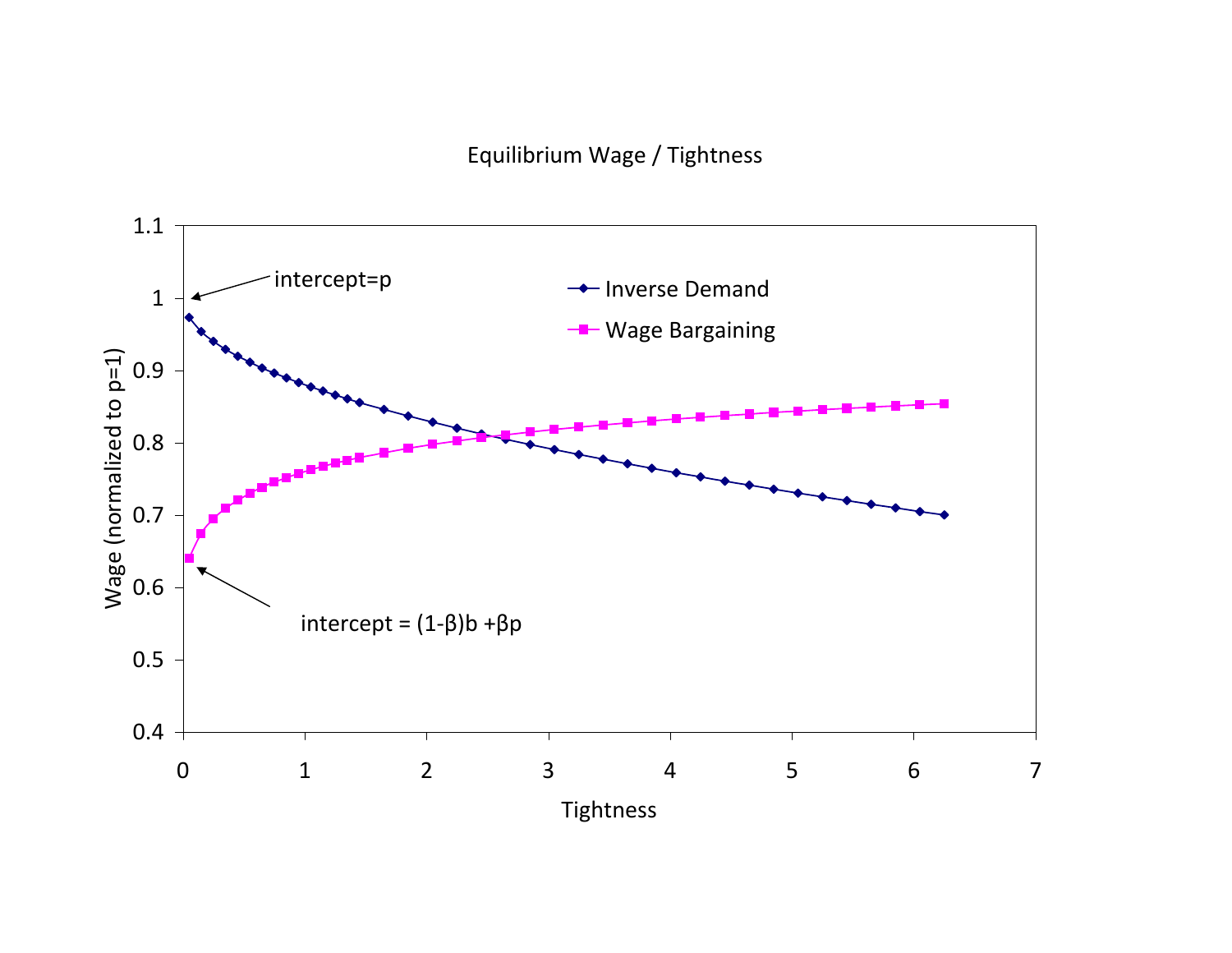Determination of Tightness from Vacancy Creation Side

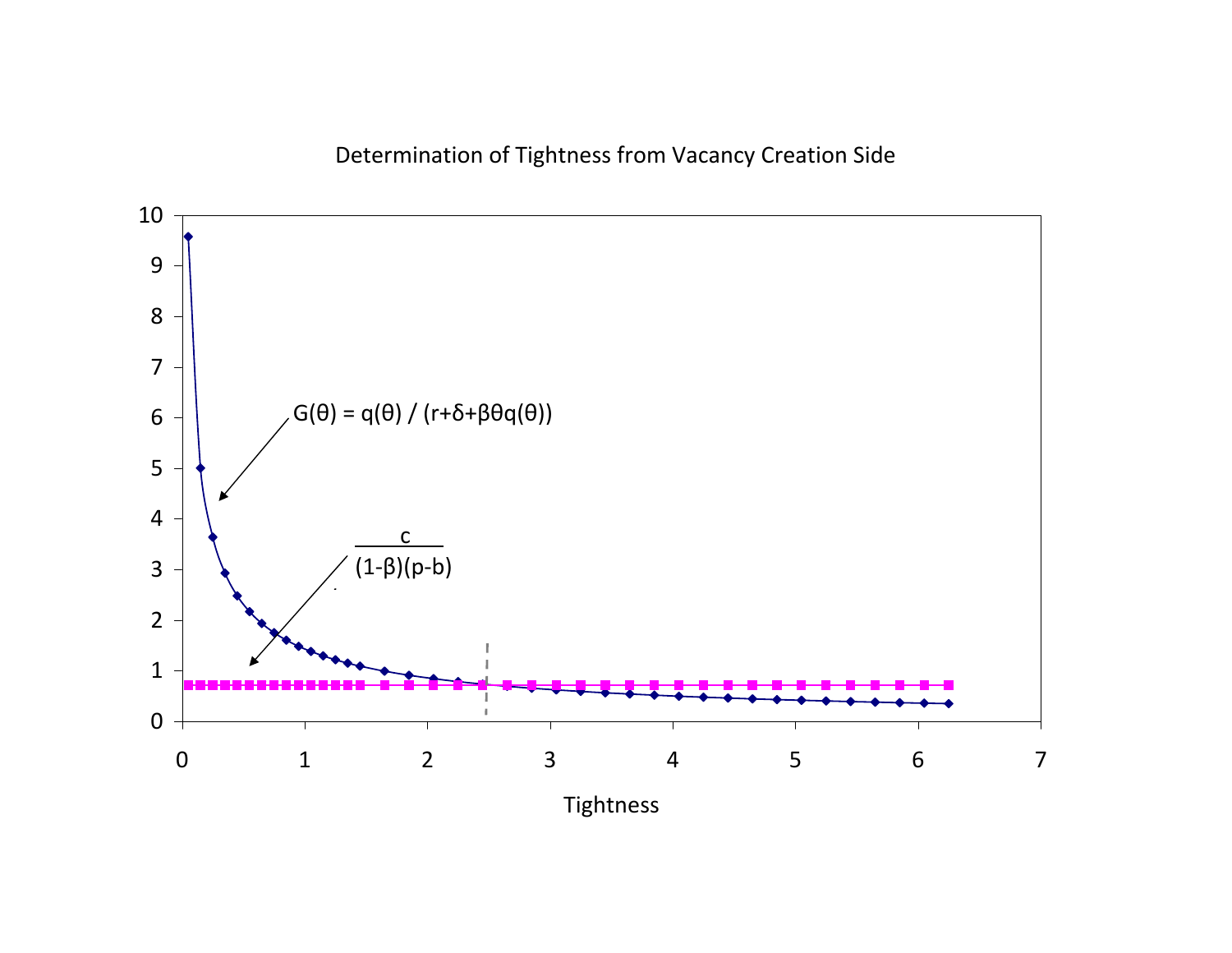

Panel A: Long-term Unemployment Share in the U.S., 2000-2013





Notes: This figure uses data from the CPS and from JOLTS. Panel A shows the share of unemployed workers aged 25-55 that have unemployment durations of more than 26 weeks. The pooled, cross-sectional data come from monthly CPS surveys. In this panel and in Figures 3 through 5, month fixed effects have been residualized out of the data to account for seasonality, and the data are smoothed by taking a three-month average around each observation. Panel B shows the Beveridge curve, the relationship between unemployment and vacancies, with both series normalized by the total population (i.e., labor force plus non-participants). The arrow in panel B indicates the apparently outward movement of the Beveridge curve after 2008.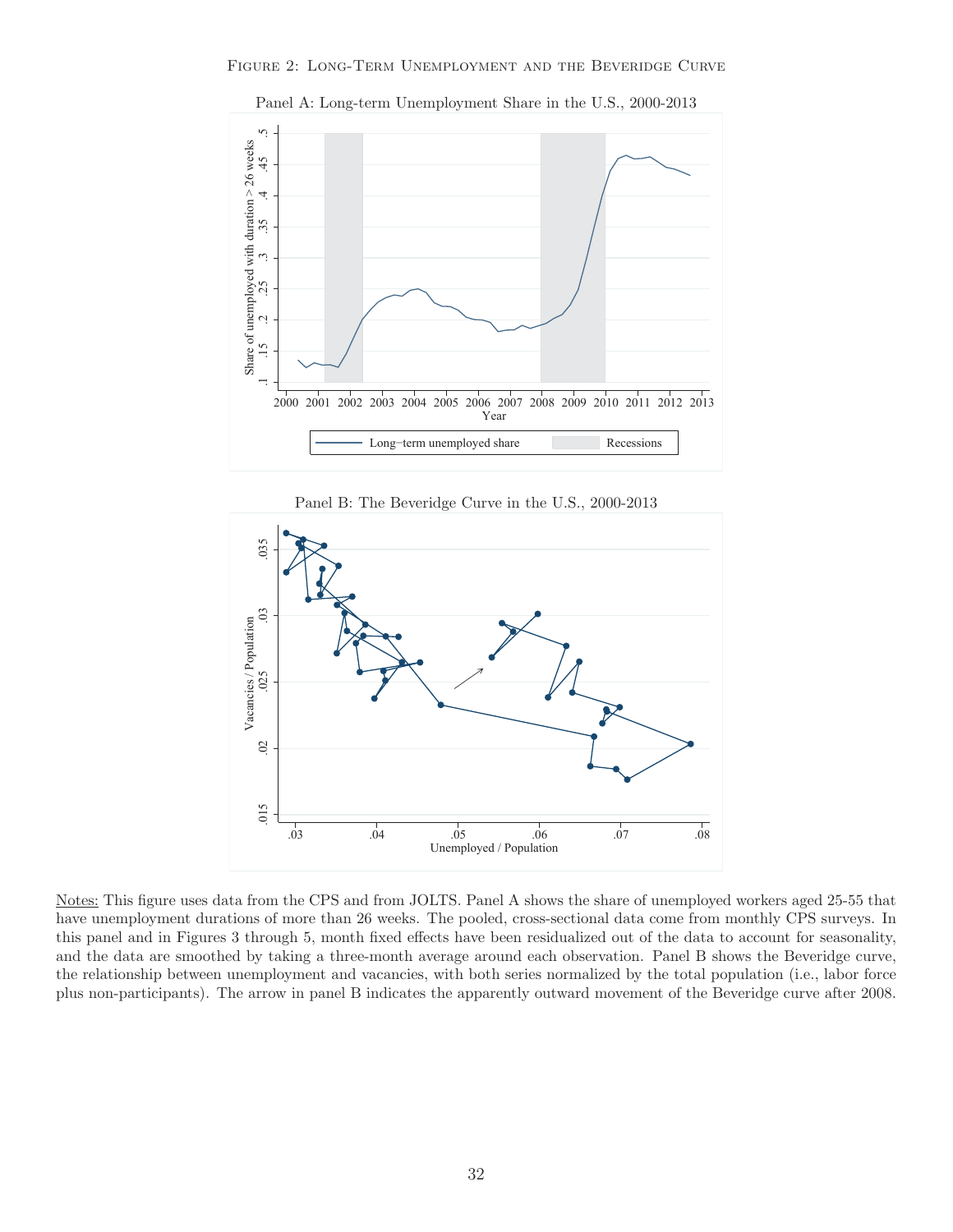





Notes: These figures use data from the CPS. See notes to Figure 2 for more information on the sample construction.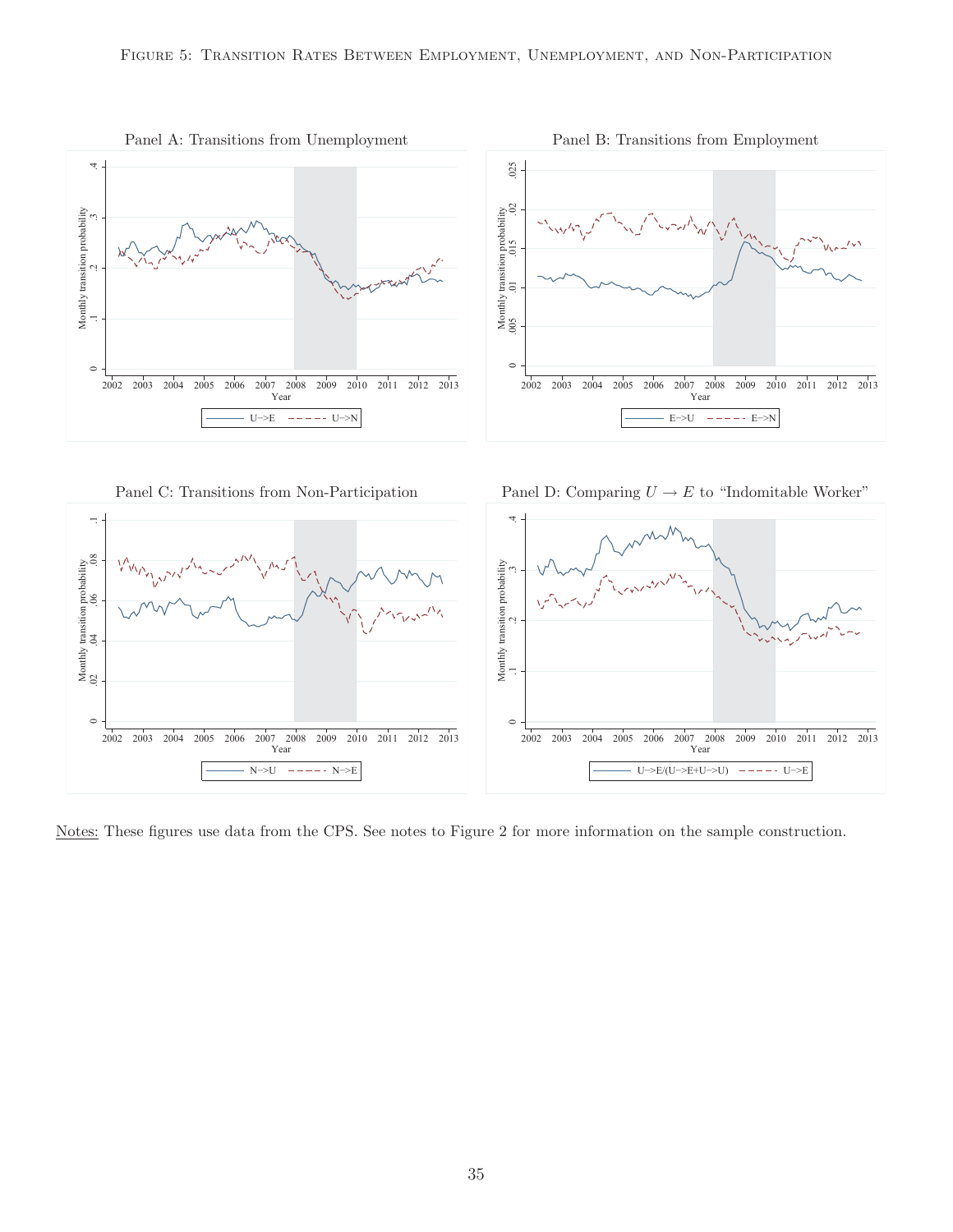



Panel A: Estimated Duration Dependence  $(A(d)$  function)

Panel B: Predicted Job Finding Probability,  $\bar{A}$ , Based on Distribution of Unemployment Durations and  $A(d)$ 



Notes: In Panel A, the figure uses data from the CPS and estimates (via NLLS) the negative exponential relationship between monthly job finding probability and unemployment duration. The NLLS uses CPS sample weights. The following functional form is used to estimate duration dependence:  $A(d) = (1 - a_1 - a_2) + a_1 \exp(-b_1 \times d) + a_2 \exp(-b_2 \times d)$ . The fitted values from the estimates with controls (solid line) are used to construct the counterfactuals shown in Figures 7 through 10. The controls used are the following: gender, fifth-degree polynomial in age, three race dummies (white/black/other), five education category dummies (high school dropout, high school graduate, some college, college graduate, and other), and gender interactions for all of the age, race, and education variables. Only monthly cell means with at least 30 observations are shown. In Panel B, the figure is generated by using estimates of how job finding probability varies with unemployment duration interacted with observed distribution of unemployment durations. Thus, the line in this figure shows the extent to which we would predict changes in job finding probability based solely on observed changes in distribution of unemployment duration. The y-axis scale is normalized so that a value of 1 indicates average job finding probability for a newly unemployed worker.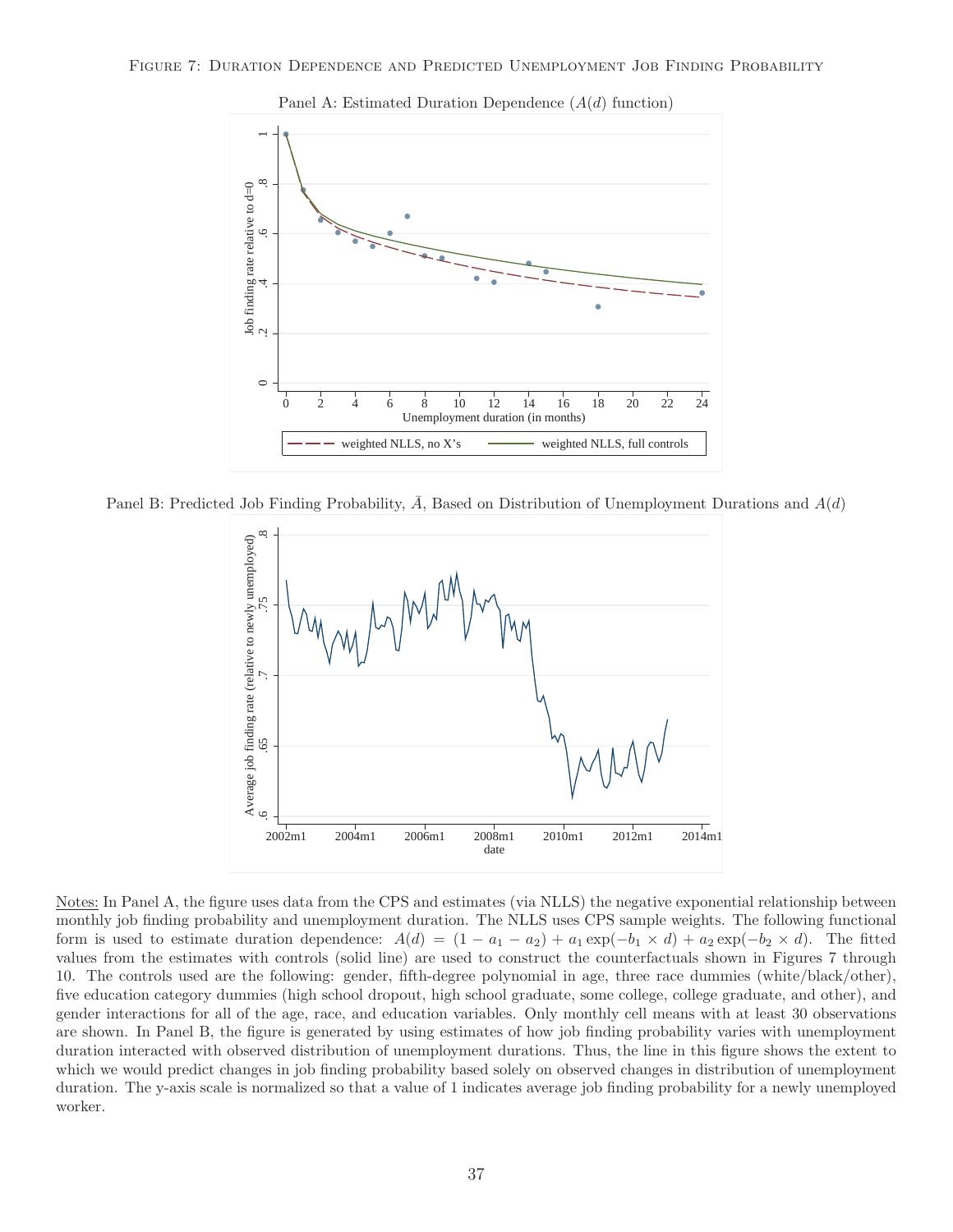



Panel B: Job-Finding Rates for Non-Participants



Notes: These figures report the model-generated predicted job-finding rates for unemployed workers and non-participants, where the predictions are based on model estimates calibrated to match 1/2002-12/2007 time period. See main text for more details.